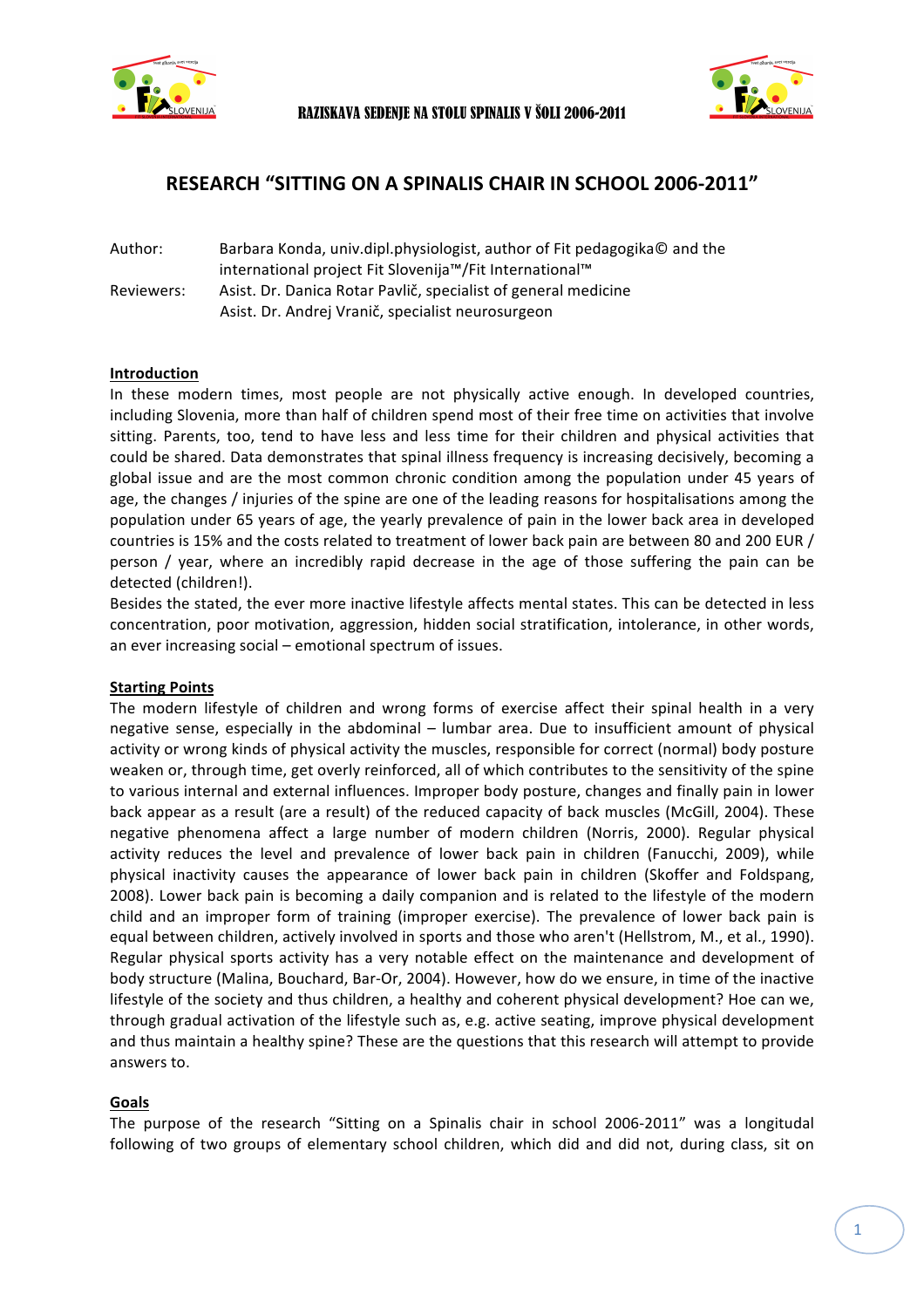



Spinalis chairs, and thus find out if sitting on a Spinalis chair in school has a positive effect on spinal health, the development of the spine and thus a prevention of lower back pain and other spinal ailments, or in the case of already diagnosed changes and ailments, mitigates them.



## **Methods**

The measurements were carried out at the sample of two classes of students, those being a research class, class a., where the children sat on Spinalis chairs and the control class, class b., where children did not seat on Spinalis chairs. In the years 2006-2011 we carried out measurements in the two classes with a physical examination, measuring body height (BH) and body weight (BW) as well as an examination of skeletal – muscular apparatus, specifically Schober, shoulder blades, scoliosis, feet, body posture and flexibility of the lumbar spinal area with the forward bow and ground touching test. In the years 2009 to 2011, along with the physical examination and skeletal - muscular apparatus examination, we also carried out measurements with of the capacity of the side muscles of the back (Head down side-bridge test, McGill 2007), abdominal muscles (Curl up test advance, McGill 2007), back extensors (Back extensors test, McGill 2007) and spinal stabilisers (Flat roof test, McGill 2007).

## **Results**

Results of the chosen measurements of the physical checkups between the years 2006 and 2011, the monitoring of the increase of BH and BW and the measurements of muscle capacity in the years 2009 to 2011.

The common analysis of the data of growth of BH in the classes a. and b. has shown, that BH grew proportionally, but that the students in class b. were, on average, taller, especially between the years 2009 and 2011, where there was a detectable spike in growth. The students of class b., in the year 2006 to 2011, on average, grew for 3,01 cm more than the students of class a.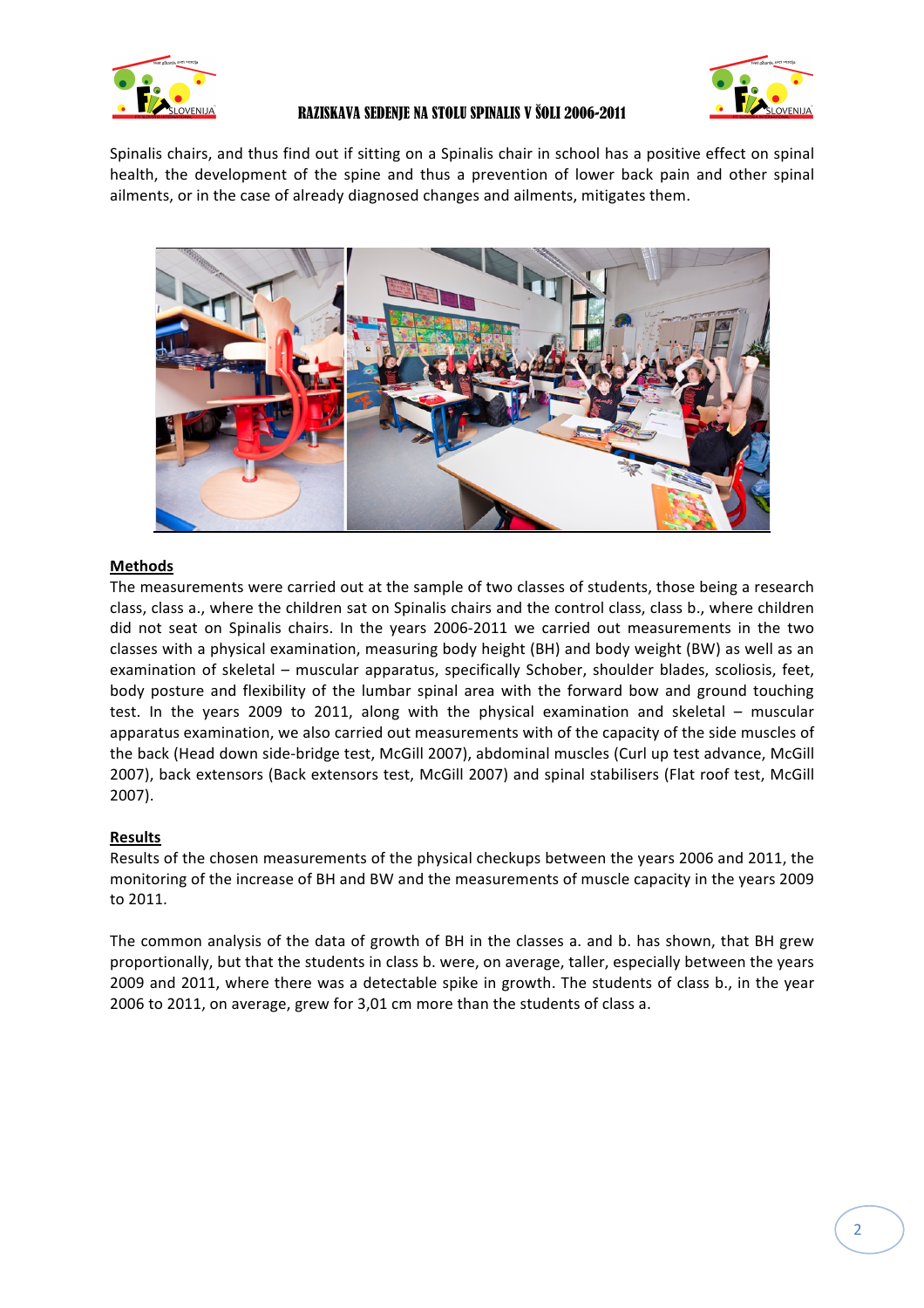



*Diagram* 6: BH 5.a : 5.b A comparison of growth of BH between the classes a. and b. in the years *2006, 2008, 2009 and 2011. Source: Zavod Fit*



*(translation – "A class average...")*

The common analysis of data has shown, that BW grew, between 2006 and 2008, in both classes proportionally on average, but that the students in class b. were heavier on average. Between the years 2008 and 2009, the average increase of BW has been higher in class b. in comparison with class a., which is even more evident in the years 2009 and 2011. Students of class b. gained, between 2006 and 2011, on average 2,84 kg more weight than the students of class a.

*Diagram 7:* BW 5.a : 5.b A comparison of growth of BW between the classes a. and b. in the years *2006, 2008, 2009 and 2011. Source: Zavod Fit*





From the data acquired through common analysis of growth of BH and BW we can conclude that the students in class b. were, on average, less mobile / active in sports or that, on a daily basis, they had a less active lifestyle in comparison with the students from class a.. Acquired data may also be connected to the sitting on a Spinalis chair, as sitting on a Spinalis chair, i.e. active sitting, encourages a constant muscular activity, which then maintain and acquire muscle strength and endurance and thus ensure a consistent growth and development of the locomotory apparatus. Active sitting on the Spinalis chair encourages constant activity of large muscle groups, which use energy from the body's supplies and thus help contribute to the BW management. Constant activity of the muscles and the related energy use from the body supplies also contributes to the stimulation of neuron connections, which consequentially results in a higher level of motivation, productivity and ultimately cognitive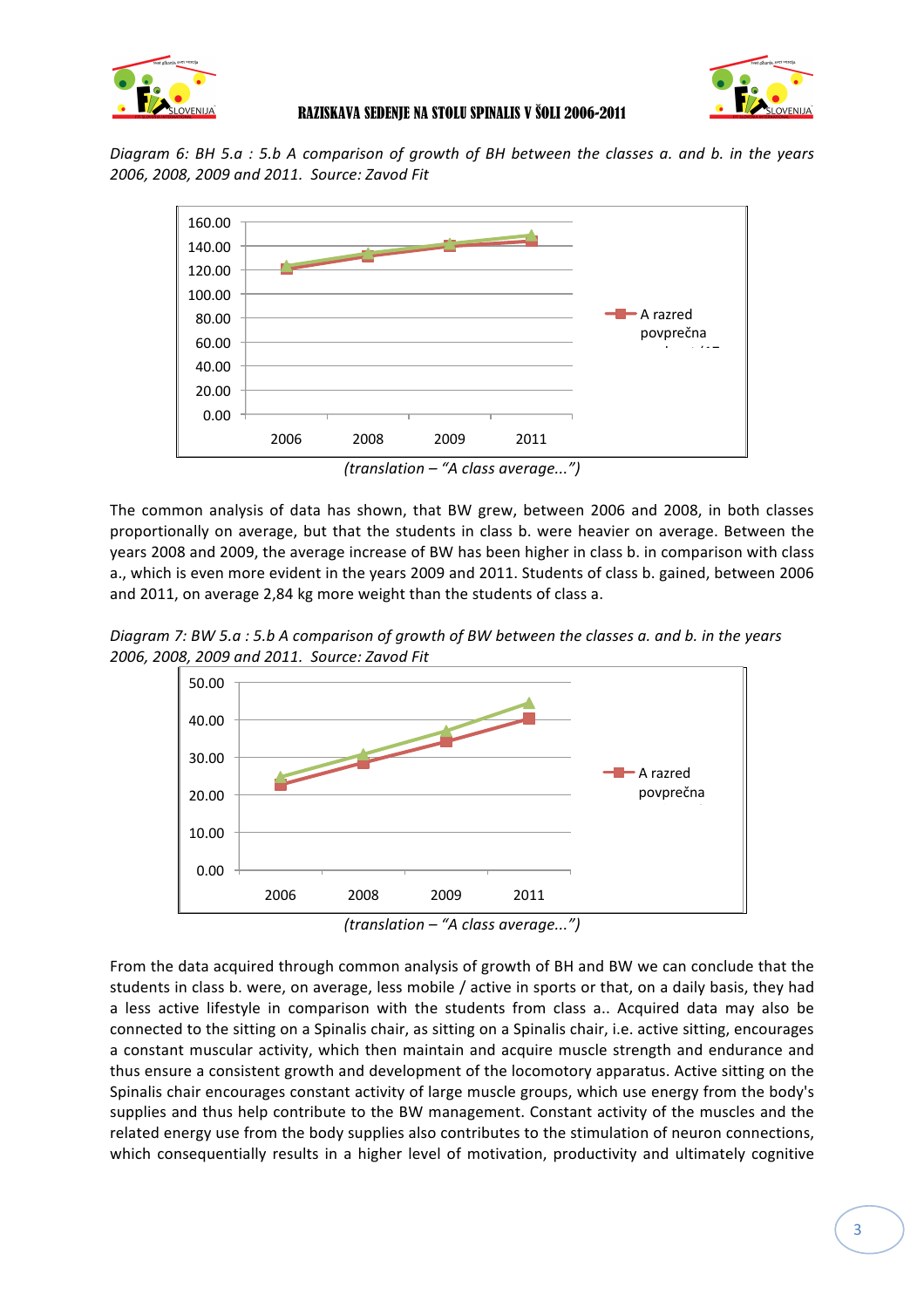



abilities of the individual. Students, during class, usually spend 225 minutes sitting down. For this reason, the kind of chair they sit on and the way they sit in is of key importance.

A common analysis of measurement data of muscle endurance in classes a. and b. in the years 2009 (14th Dec. 2009) and 2011 (31st May 2011), with exempt maximal and minimal values, and with exempt measurement of muscle endurance of abdominal muscles has shown, that the measurement of side torso muscle capacity saw a better performance from the a. class students in comparison to the b. class students  $-$  exceeding the later by 6 sec. in 2009 and as much as 30 sec. in 2011. When measuring the capacity of back extensors, the a. class students were better by 36 sec. in the year 2009 and only 4 sec. in the year 2011. When measuring torso muscle capacity, the a. class students were again better than the b. class students, by 11 sec. in 2009 and 16 sec. in 2011.

*Diagram 21:* Muscle capacity test – A:B comparison of data from 2009 and 2011 for individual tasks *with increase and difference – exempt minimal and maximal values Source: Zavod Fit* 



*(Diagram translations; Title: Comparison A and B – 2009 and 2011; Razlika – difference)*

Common data analysis with maximal and minimal values exempt in the class a. has proven, that the students of the class a., when measuring the lateral muscle of the torso in the year 2009, achieved an average of 25 sec. and in the year 2011 77 sec., thus improving the result by 52 sec., and in the measuring of back extensors, the average in 2009 was 84 sec. and in the year 2011 61 sec., seeing a decrease of results by 23 sec. When measuring the capacity of torso muscles, the average in 2009 was 54 sec and in 2011 62 sec., seeing an improvement of 8 sec. The common analysis of data in class b.with maximal and minimal values exempt showed that the students of class b., when measuring the capacity of lateral muscle, achieved an average of 19 sec. in 2009 and 47 sec. in 2011, improving their result by 28 sec.; when measuring the back extensor capacity, the result was 48 sec. in 2009 and 57 sec. in 2011, thus improving their result by 9 sec. and in the torso muscle measurements, the results were 43 sec. in 2009 and 46 sec. in 2011, improving the result by 3 sec.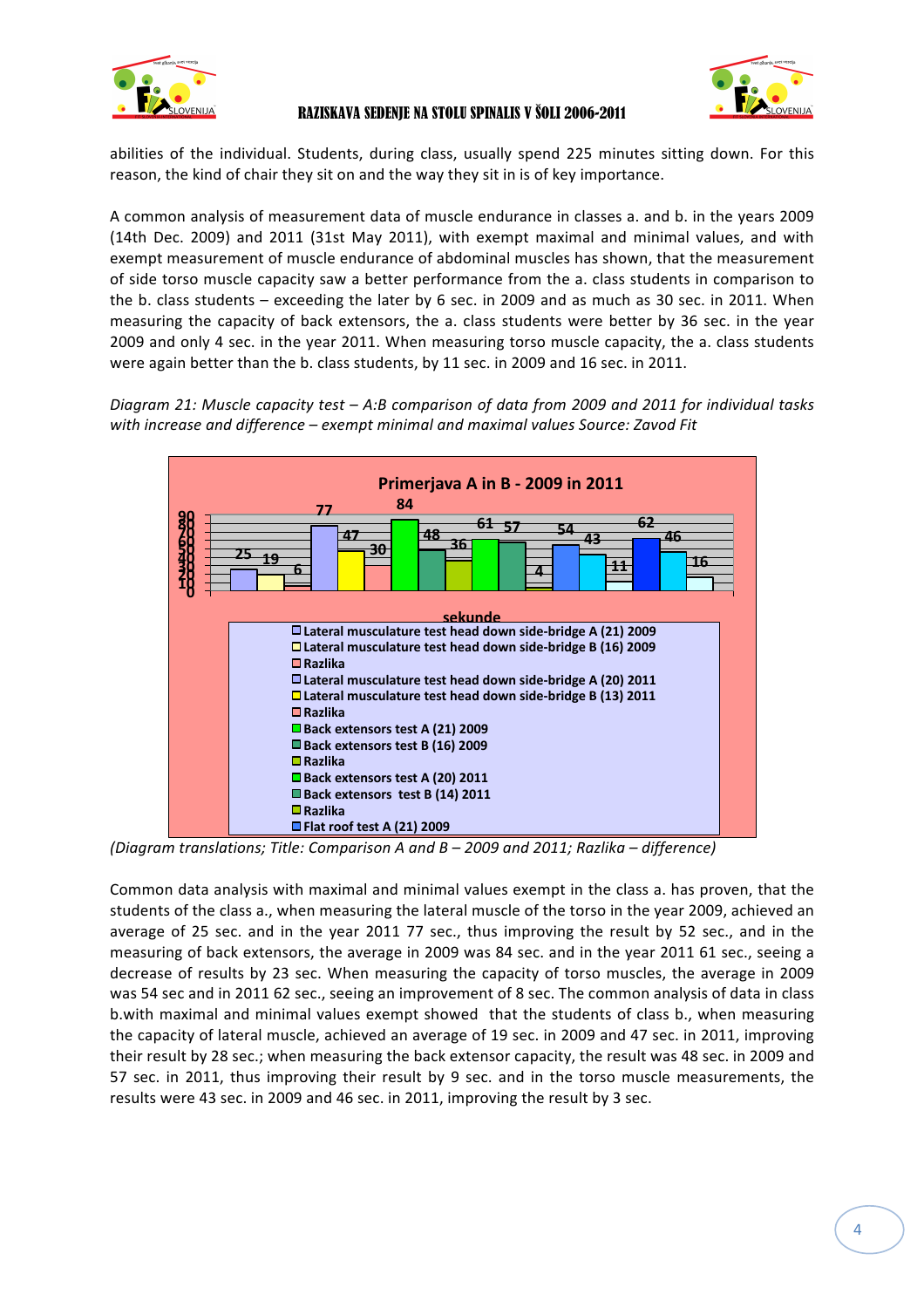



From a further common analysis of acquired data, it is evident that the students of class a. in comparison with the students of class b. achieved a higher level of muscle capacity, it being visible in all tests of muscle capacity measurements, both in 2009 and in 2011.

Based on all obtained and analyzed data, we may conclude that active sitting on Spinalis chairs in school did help and does help acquire better muscular capacities, as demonstrated by the students of class a., and this to a better psycho – physical health. Of course, we must also take other factors into consideration, and the fact that they were not included in this research.

Research »Sitting on a Spinalis Chair in School 2006-2011« has thus proven, that active sitting on a Spinalis chair indirectly contributes to muscular activity of spinal stabilizers in a sitting position, relief of the spine especially in the lumbar area of the back, prevention of early and excessive degenerative changes, elimination of lower back pain, use of energy from the body's reserves and thus a management of BW, better state of mind, a higher level of concentration and motivation, higher productivity, stimulation and improvement of cognitive abilities and much more.

## **Conclusion**

Considering the obtained results and the analysis thereof, it is safe to say that the a. class students were a lot more capable compared to the class b. students due to active sitting on Spinalis chairs, but must, at this point, emphasize that there are factors affecting the existing state and results that were not contained in the research, such as quantity / quality of movement / sports activity during class, quantity / quality of movement / sports activity as additional activity, active / sports activity in free time or forms of free time spending, quantity and quality (where and how) of sitting during free time activities and free time itself (which activities, how often and how much time), quantity of transport movement (trip to school, trip back home) and others.

We can surely confirm that nowadays, in the time of inactive lifestyle, it is very important to ensure an active and healthy form of sitting both in school as well as at home.

## **Recommendations**

## *What can we actually do? Is there a way to put less of a burden on the spine while sitting?*

Due to everyday irregular and overly intense burdens on the spine, it is very important that we take enough time to move and relax and thus relieve the spine daily. Long periods of sitting are one of the key factors in early degenerative changes and spinal illness. Active, correct sitting on a Spinalis chair can help prevent and cure degenerative change and illness of the spine.

## *Confirmation of research on sitting*

Epidemiologic findings, presented by Videman, Nurminen and Troup (1990) have recorded an increased danger for the intervertebral disc dislocation with persons, who, at their work place, mainly sit. The known mechanical changes related to a sitting position involve a higher tension between intervertebral discs in comparison to the standing position (Nachmeson, 1966), increased stretching in the rear area of the binding ring, due to a slipping out of the rear (next to the spine) tissue, a reduction of firmness in the direction backwards – forwards and increase of shear forces, as well as the motion of mechanical lever backwards, which causes a reduction of mechanical advantage of extensors, further resulting in increased pressure on intervertebral discs.

Recently created instructions recommend an upper limit of sitting on chairs with fixed seat to be 50 minutes without pause. This will, in the future, be precisely monitored and evaluated.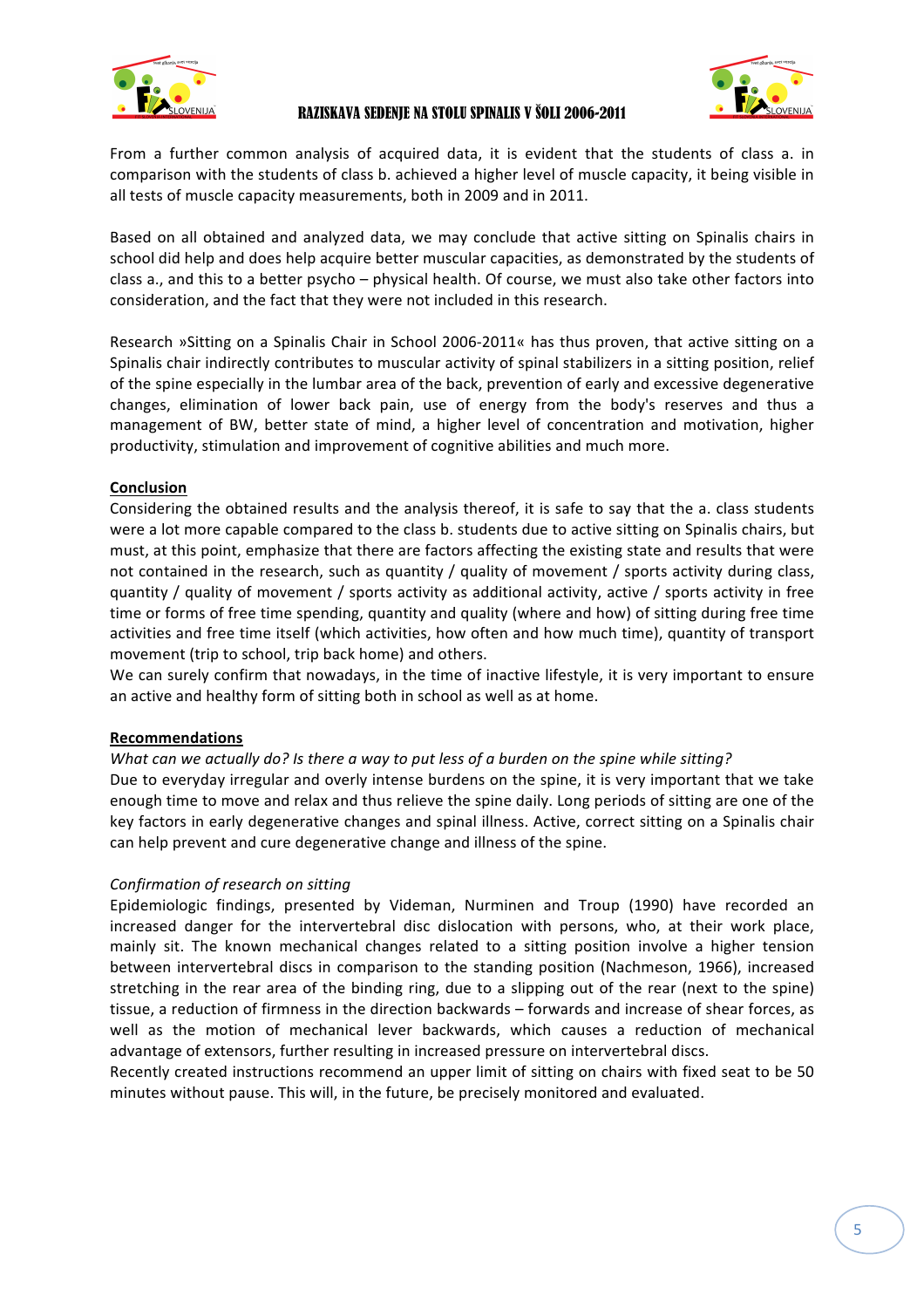



Ways of reduction of spinal issues through long term sitting (McGill 2007) which could include correct *active sitting on Spinalis chairs:*

- Pick an ergonomic chair for active sitting and use it correctly (few people do). Many people believe that simply setting up the chair correctly means they are sitting in the proper body position, i.e. sitting area is set up for a height that enables hips and knees to be at 90°, while the body is straight. This may be an ideal position, but not for over 10 minutes. We may achieve that by changing position (legs on chair) leaning backwards, legs on desk...). Due to this, position on the chair should be changed every 10 minutes or even sooner. It is not recommended to sit in the same position on the chair for a prolonged time!
- Stand up several times! No restraints in this! Some directives recommend exercises in a sitting position and even stretching the spine by bending forward (contraction). Neither makes sense and is disastrous! Should we want to relieve the spine, we must carry out opposite activities to relieve the burden of the already burdened parts.
- During working time, perform some exercises for the strengthening and stretching of spine stabilizers. It is recommended to do it in the middle of the work day and not immediately in the morning. Only make a few exercises and be aware that quality, not quantity, matters!

## **Literature**

- 1. Gumzej G., Konda B. (2007). Hrbtenica in gibanje. Zavod Fit
- 2. Konda B. (2007). Pomen gibalne/športne aktivnosti pri preprečevanju nastanka bolezni in zdravljenju. Zavod Fit
- 3. McGill S. (2007). Low Back Disorders. Human Kinetics
- **4.** Gabrijelčič Blenkuš M., Drev A., Rok Simon M., Kofol Bric T., Jeriček H. (2009). Zdravje in z zdravjem povezan življenjski slog otrok in mladostnikov. 4. Fit mednarodni kongres 2009/ Svetovni danj gibanja 2009, Zbornik člankov. Zavod Fit
- 5. Brcar P. (2007). Zdravje otrok, mladostnic in mladostnikov. Inštitut za varovanje zdravja, http://www.ivz.si
- 6. MZ (2007). Nacionalni program spodbujanja telesne dejavnosti za krepitev zdravja 2007 -2012. Ljubljana, Ministrstvo za zdravje.
- 7. NICE (2007). Physical Activity and Children. Review 1: Descriptive Epidemiology. NICE Public Health Collaborating Centre - Physical activity (http://www.nice.org.uk/media/C7C/80/PromotingPhysicalActivityChildrenReview1Epidemi ology.pdf)
- 8. Pedersen BK, Saltin B. (2006). Evidence for prescribing exercise as therapy in chronic disease. Scandinavian J of Medicine and Science in Sports, 16 (S1): 3-63.
- 9. Podatkovne baze Inštituta za varovanje zdravja RS (http://www.ivz.si)
- 10. Poročilo primarne ravni zunajbolnišnične zdravstvene statistike (ZUBSTAT), Inštitut za varovanje zdravja RS (še ni objavljeno)
- 11. Rok Simon M. Poškodbe otrok in mladostnikov v Sloveniji : analiza podatkov o umrljivosti in obolevnosti. Ljubljana: Inštitut za varovanje zdravja RS, 2007
- 12. WHO (2002). The world health report 2002 -reducing risks, promoting healthy life. Geneve, WHO HQ.
- 13. WHO (2006). European Strategy for the Prevention and Control of Noncomunicable diseases. Copenhagen, WHO regional office for Europe.
- 14. WHO (2007-1). Steps to health. A European Framework to promocte physical activity for health. Copenhagen, WHO regional office for Europe.